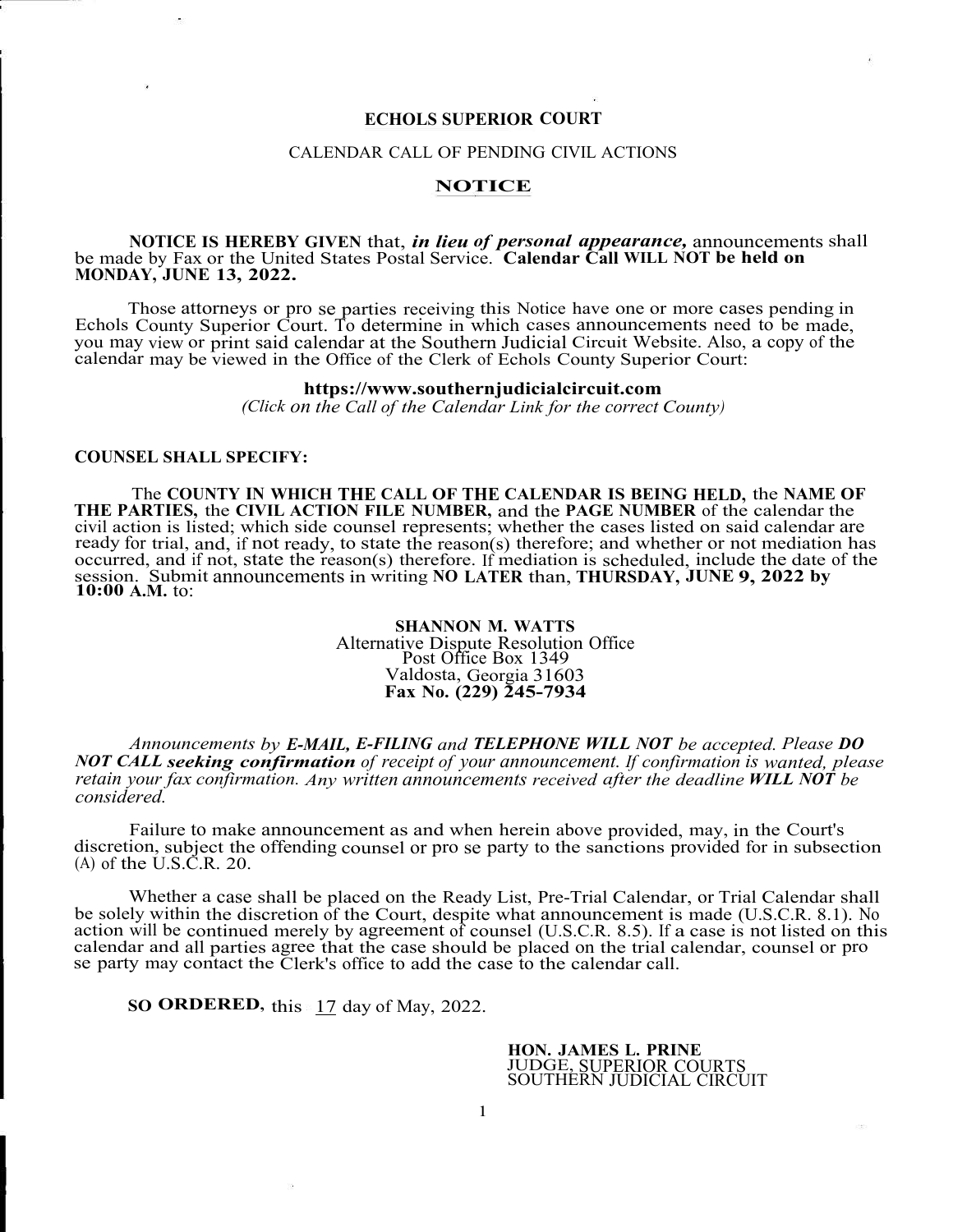# **Case Number**

 $\bar{\Sigma}$ 

| 1). 17CV00008 Filing Date: 01/20/2017 Case Status: OP                        |
|------------------------------------------------------------------------------|
| Style: HOWARD FERTILIZER & CHEMICAL COMPANY INC VS JERALD WALT CARTER        |
| Cause: TORT                                                                  |
| Attorney: JODY D. PETERMAN, For Plaintiff                                    |
| 2). 19CV00030 Filing Date: 06/19/2019 Case Status: OP                        |
| Style: DAVID PARMER, ET AL vs KIETH EDEN, ET AL                              |
| Cause: PETITION TO ESTABLISH EASEMENT- 1 HR                                  |
| Attorney: COLEMAN BRICE, For Plaintiff                                       |
| Attorney: H BURKE SHERWOOD , For Defendant                                   |
| 3). 19CVD0031 Filing Date: 06/24/2019 Case Status: OP                        |
| Style: TIMOTHY WINDHAM vs KATIE CORBETT                                      |
| Cause: MOTIONS HEARING; 1 HR                                                 |
| Attorney: KATHERINE A. GONOS , For Defendant                                 |
| Attorney: NANCY ANDERSON, For Plaintiff                                      |
| Attorney: J. RANDALL HICKS, For Defendant                                    |
|                                                                              |
| 4). 20CV00014 Filing Date: 04/06/2020 Case Status: OP                        |
| Style: TAREN MYRICK & RHONDA MCDONALD VS STEVE DAVIS                         |
| Cause: REAL PROPERTY                                                         |
| Attorney: COLEMAN BRICE, For Defendant                                       |
| Attorney: KARI ANNE BOWDEN, For Plaintiff                                    |
| 5). 20CV00037 Filing Date: 09/02/2020 Case Status: OP                        |
| Style: NUTRIEN AG SOLUTIONS INC & CROP PRODUCTIONS INC vs JERALD WALT CARTER |
| Cause: INJUNCTION/MANDAMUS/OTHER WRIT                                        |
| Attorney: MICHAEL STRICKLAND, For Plaintiff                                  |
| 6). 20CV00050 Filing Date: 11/11/2020 Case Status: OP                        |
| style: KERRY STRICKLAND V JAMES EDWARD STRICKLAND                            |
| Cause: REAL PROPERTY                                                         |
| Attorney: JOHN HOLT, For Plaintiff                                           |
| Attorney: MICHAEL BENNETT, JR., For Defendant                                |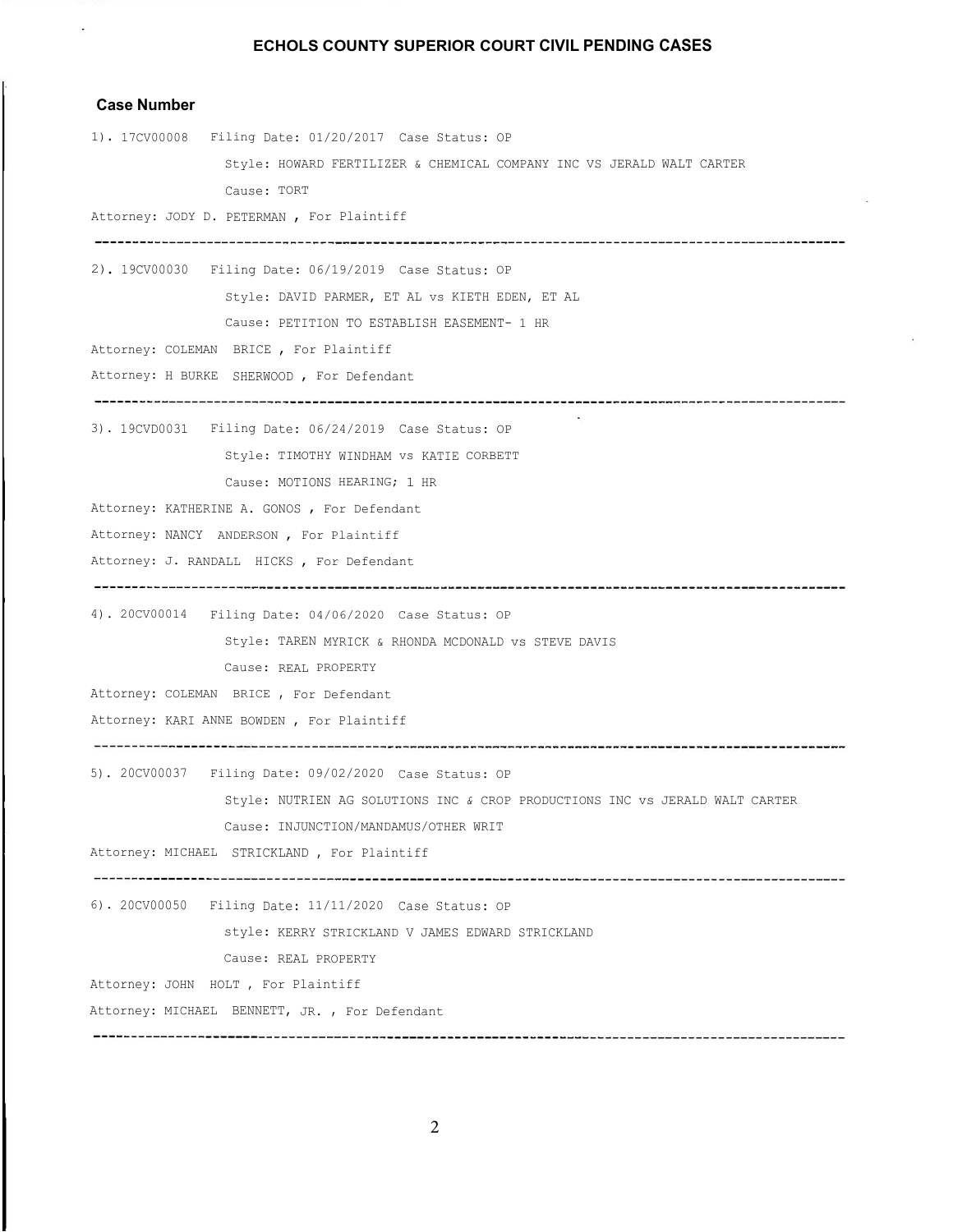$\hat{\epsilon}$ 

# **Case Number**

| 7). 20CVD0010 Filing Date: 03/09/2020 Case Status: OP                 |
|-----------------------------------------------------------------------|
| Style: MICHAEL CORBETT vs BROOKE MURPHY                               |
| Cause: PATERNITY/LEGITIMATION                                         |
| Attorney: BRENDAN MULLEN, For Plaintiff                               |
| 8). 20CVD0020    Filing Date: 05/11/2020    Case Status: OP           |
| Style: BRITTANY DANIELLE FITZGERALD vs MATTHEW CHRISTOPHER FITZGERALD |
| Cause: DIVORCE                                                        |
| Attorney: KATHERINE A. GONOS, For Plaintiff                           |
| Attorney: JENNIFER WILLIAMS , For Defendant                           |
| 9). 21CV00009 Filing Date: 02/17/2021 Case Status: OP                 |
| Style: JEFFERSON CAPITAL SYSTEMS LLC vs KARON JESSOP                  |
| Cause: CONTRACT ACCOUNT                                               |
| Attorney: JESSICA FAGEN, For Plaintiff                                |
| 10). 21CV00010 Filing Date: 02/19/2021 Case Status: OP                |
| Style: ELLIOTT STONEY vs MICHAEL D HERRING & CASSIDY HERRING          |
| Cause: AUTOMOBILE TORT                                                |
| Attorney: JOHN HOLT, For Plaintiff                                    |
| Attorney: MATHEW R. LAWRENCE, For Defendant                           |
| Attorney: SCOTT GREENE, For Defendant                                 |
| 11). 21CV00026 Filing Date: 05/13/2021 Case Status: OP                |
| style: CHRISTOPHER & MICHELLE REYNOLDS vs FRED & THERESA SIMS         |
| Cause: CONTRACT ACCOUNT; 30 MINS                                      |
| Attorney: JASON GODWIN, For Plaintiff                                 |
| Attorney: John Edwards, For Defendant                                 |
| Attorney: WAYNE ELLERBEE, For Defendant                               |
| 12). 21CV00031 Filing Date: 05/26/2021 Case Status: OP                |
| Style: MIDLAND CREDIT MANAGEMENT, INC. VS DIANA LOZANO-CHAVEZ         |
| Cause: OTHER GENERAL CIVIL                                            |
| Attorney: ASHLEY BOWMAN-DUMITRASCU, For Plaintiff                     |
| Attorney: SHAILVEE SHARMA, For Plaintiff                              |

3

----------------------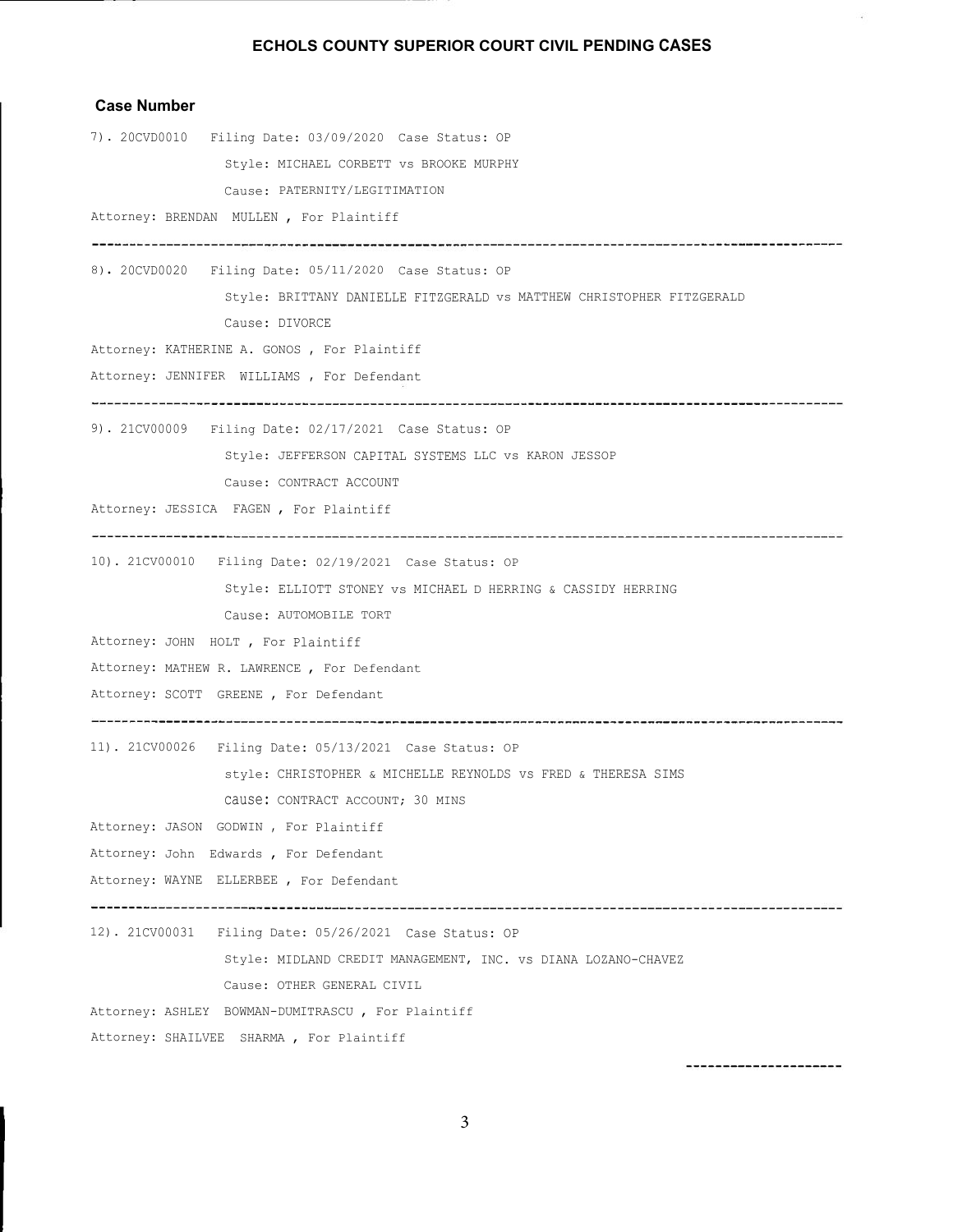# **Case Number**  13). 21CV00033 Filing Date: 07/06/2021 Case Status: OP Style: DEANNA STAMPS vs. DAVID & ELLEN ALLEN Cause: OTHER GENERAL CIVIL

Attorney: JOHN HOLT , For Plaintiff

Attorney:

 $\mathbf{v}$ 

14). 21CV00035 Filing Date: 08/04/2021 Case Status: OP Style: SHEILA YATES vs. FLORECA BECK Cause: AUTOMOBILE TORT

Attorney: JODY PETERMAN , For Plaintiff

Attorney: N. MONROE , For Defendant

15). 21CV00037 Filing Date: 08/20/2021 Case Status: OP

Style: JERALD WALT CARTER and CARTER *&* SONS FARMS, LLC vs TRIEST AG GROUP, INC ET AL Cause: CONTRACT

Attorney: GREGORY TAYLOR , For Plaintiff

Attorney: BATES LOVETT , For Defendant

16). 21CVD0003 Filing Date: 01/13/2021 Case Status; OP Style: WILLIAM CHESHIRE V TAMMY CHESHIRE

Cause: DISSOLUTION OF MARRIAGE-EX PARTE; 1 HR

Attorney; JOHN HOLT , For Plaintiff

17). 21CVD0023 Filing Date: 04/12/2021 Case Status: OP

Style: MARNIE B FLOWERS vs LONNIE E COLLIER

Cause: AUTOMOBILE TORT

Attorney: KARI ANNE BOWDEN , For Plaintiff

Attorney; REGAN CASON, For Defendant

Attorney: WILLIAM PURVIS , For Defendant

18). 21CVD0030 Filing Date: 05/25/2021 Case Status: OP

Style: JOHN E SELPH vs LORIE PARR & JESSICA SELPH

Cause: MODIFICATION OF CUSTODY

Attorney: JENNIFER WILLIAMS , For Plaintiff

Attorney: NANCY ANDERSON , For Defendant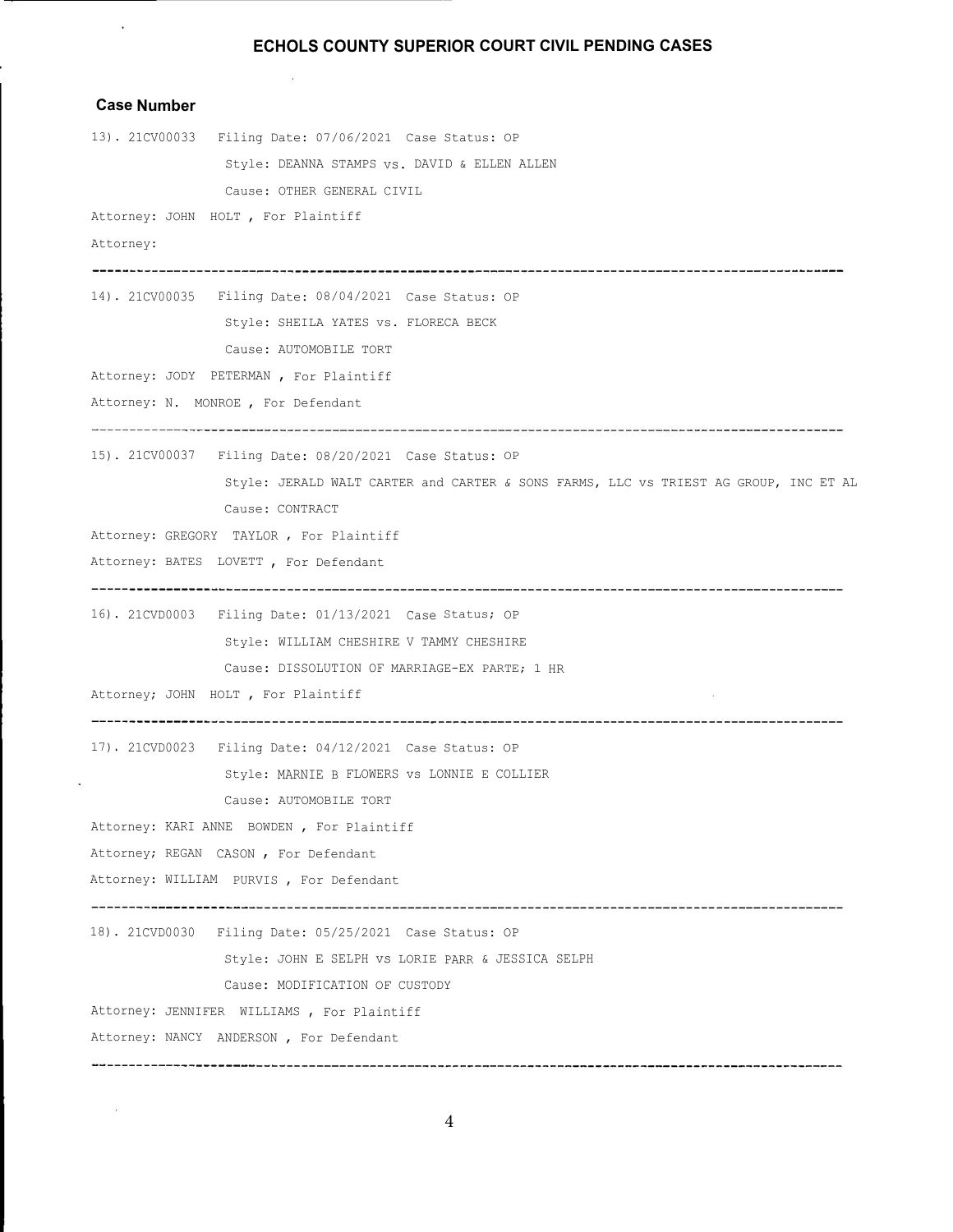## **Case Number**

ı

19). 21CVD0038 Filing Date: 08/23/2021 Case Status: OP style: MASIE SHORT vs BRANDON BLANTON Cause: PETITION FOR CONTEMPT

Attorney: JOHN W. STRICKLAND, JR. , For Plaintiff

Attorney: JOHN HOLT , For Defendant

20). 21CVD0040 Filing Date: 09/13/2021 Case Status: OP Style: LONNA MECHELLE CARTER vs TERRY RANDALL CARTER

cause: COMPLAINT FOR DIVORCE; TEMPORARY HEARING; 1 HR

Attorney: JOHN HOLT , For Plaintiff

Attorney: JENNIFER WILLIAMS , For Defendant